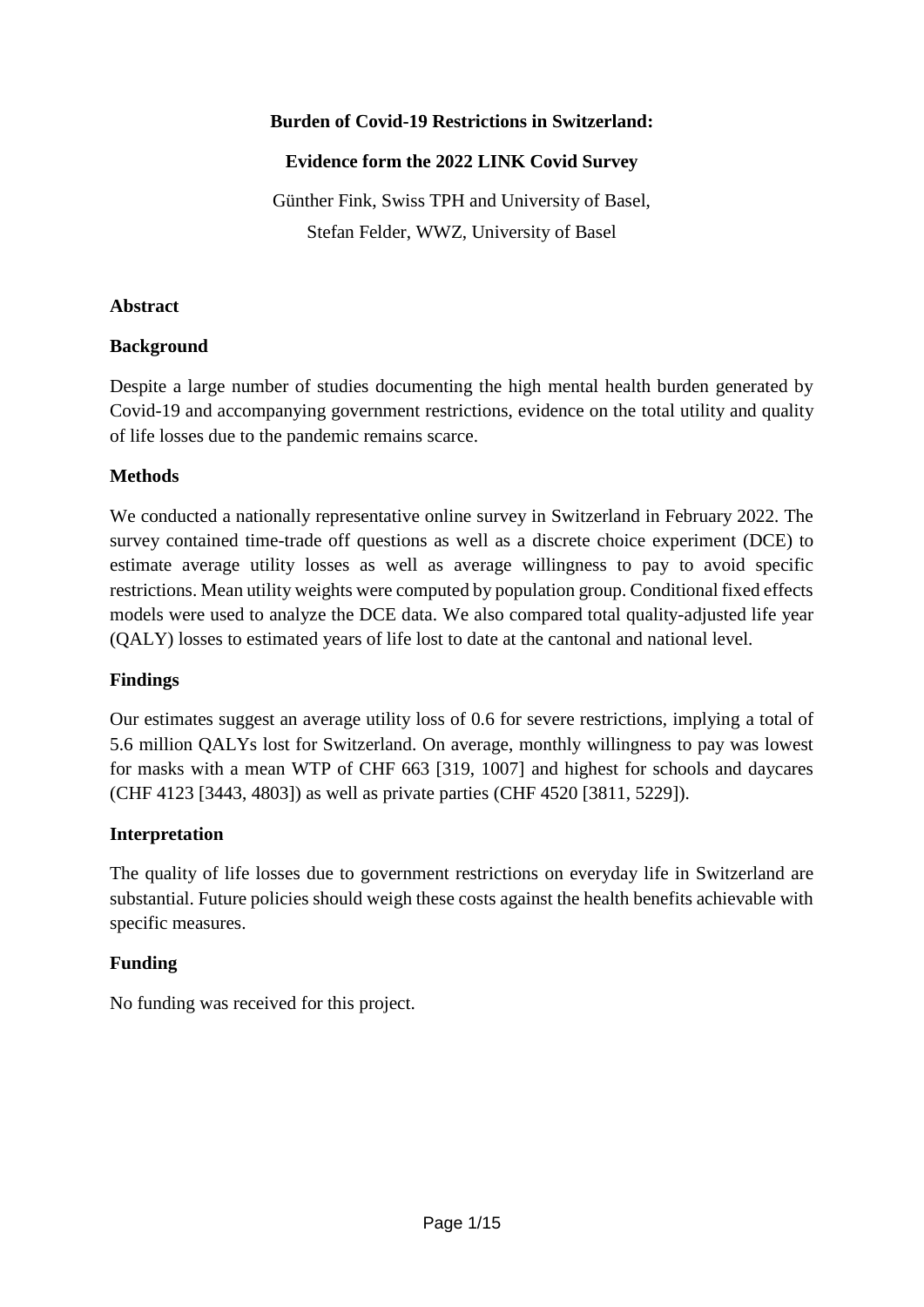### **Introduction**

The COVID-19 pandemic has affected the global community like few epidemics before; as of April  $5<sup>th</sup>$ , 2022, more than half a billion cases have been documented, and 6.2 million individuals have died [\(https://www.worldometers.info/coronavirus/\)](https://www.worldometers.info/coronavirus/). To prevent even larger health impacts and to ensure the continued functionality of their health systems, governments around the globe have relied on a range of non-pharmaceutical interventions, ranging from mandatory wearing of masks, school closures and home office requirements to complete lockdowns (1). While everyone is well familiar with these measures, and more and more data are becoming available regarding the relative effectiveness of each specific measure, evidence on the impact of these measures on the subjective well-being of the affected population remains scarce.

In a previous work, we estimated average disutilities as well as willingness to pay using data collected from France, India, Italy, the UK and the US through the MTurk online platform (2). Using a sample of online volunteers recruited through the MTurk platform, we showed that average utility losses due to government restrictions in these countries were large. Relative to these five countries, government restrictions in Switzerland were weaker, with strict lockdown measures and school closures only enacted in the first half of 2020. Despite these less restrictive policies, resistance in the country was substantial, with continued protests against government mandates.

In order to quantify the average subjective utility losses in Switzerland, we embedded previously developed survey modules in an ongoing national survey in Switzerland in February 2022 – results of this survey are presented here.

#### **Methods**

### *Study design*

This is a cross-sectional study using data collected through a nationally representative online survey. Survey data was complemented by data on Covid-19 restrictions collected through Oxford Covid-19 Government Response Tracker [\(https://doi.org/10.1038/s41562-021-01079-](https://doi.org/10.1038/s41562-021-01079-8) [8\)](https://doi.org/10.1038/s41562-021-01079-8) (1). Data on the number of Covid-19 deaths by 10-year age group, sex and canton were downloaded from the Swiss Ministry of Health (BAG) on March 25<sup>th</sup>, 2022.

#### *Survey Participants*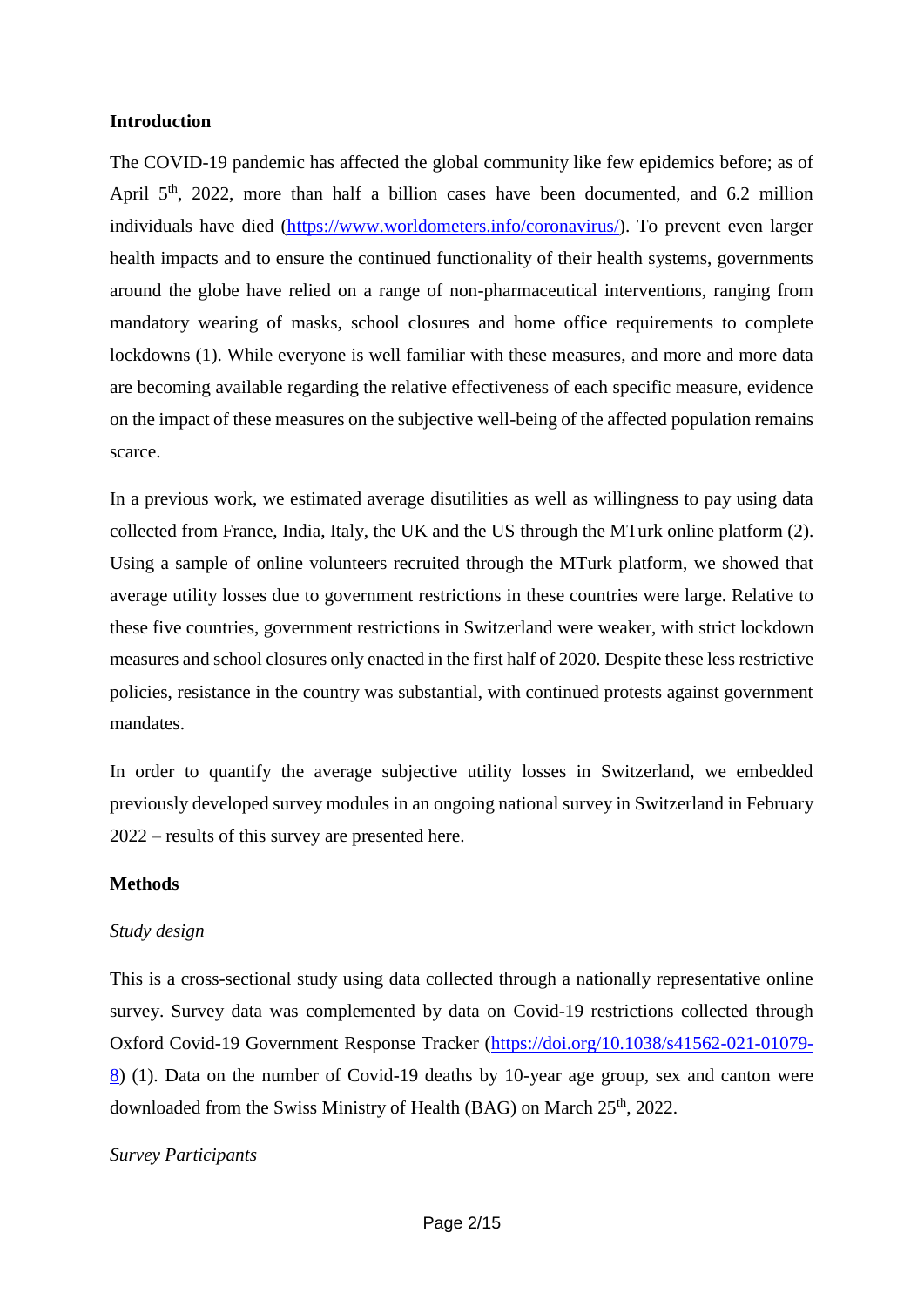Survey questions were administered through LINK as part of their ongoing national Covid-19 surveys. LINK is a private company specializing in representative surveys (https://www.link.ch/). All surveys were translated to French, German and Italian and completed between February  $9<sup>th</sup>$  and  $15<sup>th</sup>$  2022. Survey weights were generated by LINK to make the sample representative of the Swiss population ages 15-79.

### *Inclusion / Exclusion criteria*

All respondents participating in the national survey were included.

### *Primary Outcome variables*

The primary outcome of interest were the subjective losses due to Covid-19 specific restrictions. We quantified these losses in two ways. First, and following standard QALY procedures (3), we asked subjects to answer a set of standardized time tradeoff questions (TTOs). The questions we asked were:

"First, consider a scenario where **you are required to wear a mask in public at all times, are not allowed to go to restaurants, clubs or the gym, and travel is prohibited**. If you were given the choice of living with these limitations and your normal life:

...would you rather live your normal life for X months (option A) or **12 Months** in this kind of strict lockdown (option B)?"

All subjects started with an offer of 12 months of normal life – if they preferred normal life to life with restrictions, they were asked to make a choice between 10 months of normal life vs. 12 months with restrictions, then 8 months, then 6, 4, 3, 2, 1, and 0 to identify the switching point for each respondent.

We also asked a similar set of questions for even stricter restrictions:

"Instead, imagine an even stricter lockdown scenario where **you are required to wear masks in all public spaces, cannot eat, drink, go to clubs or the gym, private parties and events are banned**, **all children must be homeschooled and you are not allowed to travel.** If you had the choice between living in this kind of lockdown and your normal life, would you rather live your normal life for X months (option A) or **12 Months** in this kind of strict lockdown (option B)?"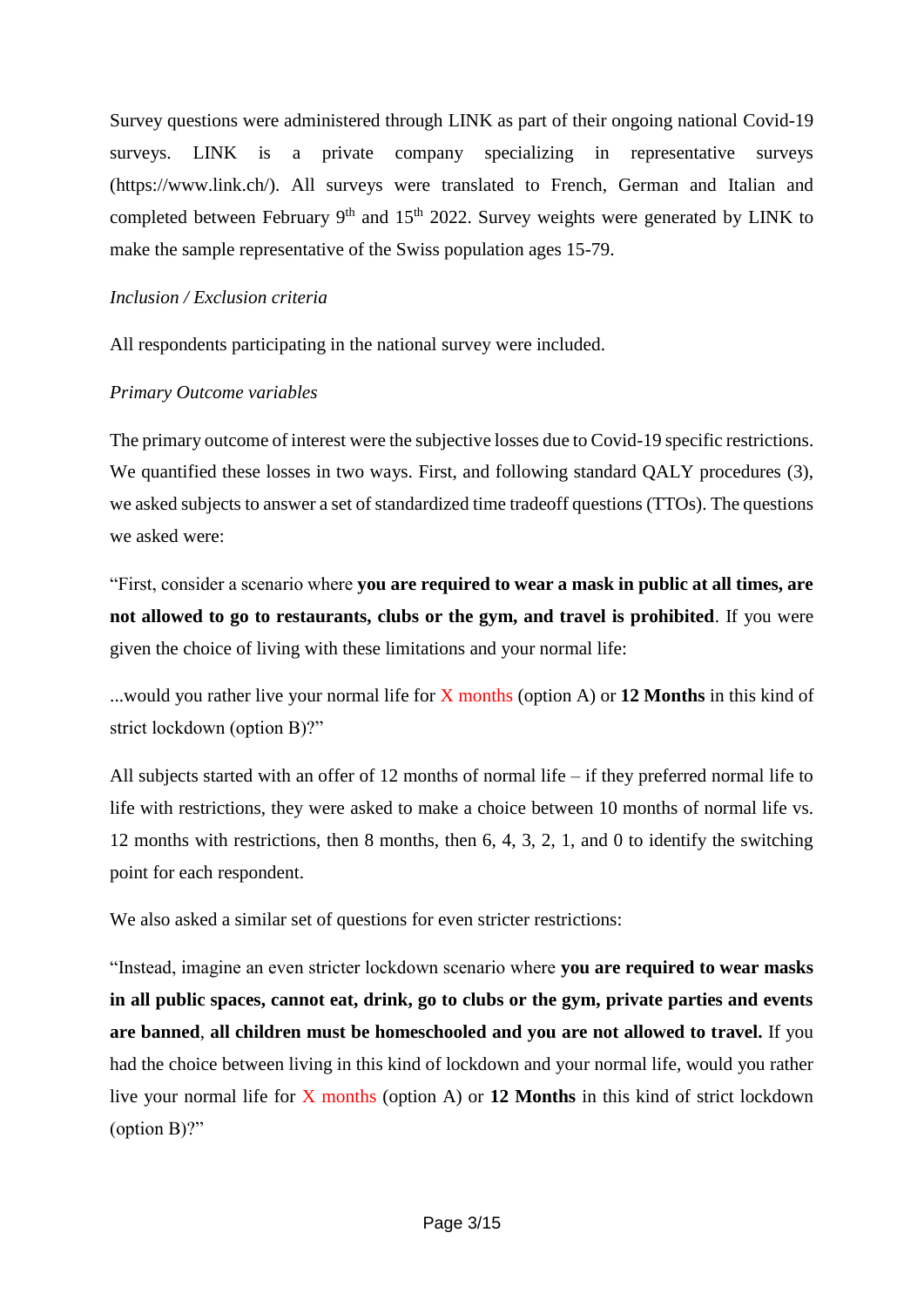In order to quantify the respondents' WTP to avoid specific restrictions, we invited all to also participate in a discrete choice experiment (DCE). As part of this DCE, we asked subjects to choose between bundles of living conditions involving restrictions on everyday life as well as pre-specified monthly incomes. Given that we did not want subjects to trade off the benefits of measures against the perceived costs, we chose a framing that forced subjects to think about the restriction by itself in the context of picking a place to live:

"Imagine a world without COVID-19. You must choose to live in one of the following two countries. The countries differ both in the salary you earn and the restrictions that the government has decided on for everyday life. In which of the two countries would you **prefer** to live and work?"

Subjects were then presented with 6 vignettes, each containing an Option A and Option B characterized by random variations of the following income and restriction levels:

| Attribute                                            | Levels             |
|------------------------------------------------------|--------------------|
| Monthly Net Salary:                                  | CHF 5000/6500/8500 |
| No restaurants, bars and clubs                       | YES/NO             |
| No sports facilities for you to exercise             | YES/NO             |
| Mandatory wearing of masks in public                 | YES/NO             |
| No schools or day care centers (home schooling only) | YES/NO             |
| Travel abroad only with official permission          | YES/NO             |
| No private parties, weddings or concerts allowed     | YES/NO             |

# **Table 1: Attribute Levels**

Net salary levels were chose to correspond approximately to the  $25<sup>th</sup>$ ,  $50<sup>th</sup>$  and  $75<sup>th</sup>$  percentiles of the current Swiss income distribution. Restriction attributes corresponded to the ones used by the Swiss government throughout the pandemic. Appendix 1 shows 3 out of the 24 vignettes used as well as the average choices made for these vignettes.

# *Statistical Analysis*

We first estimated average utility weights by sex, age group and region for the pooled sample. To avoid biases emerging from extreme preferences (subjects stating they preferred a life with restrictions to a life without restrictions or subjects stating they would prefer 0 years of healthy life to 12 years of life with restrictions) we also estimated average utility weights in a restricted sample of subjects with an interior switching point (outcome range 1-10). To derive relative utility we divided the observed willingness to pay (switching point) by 12.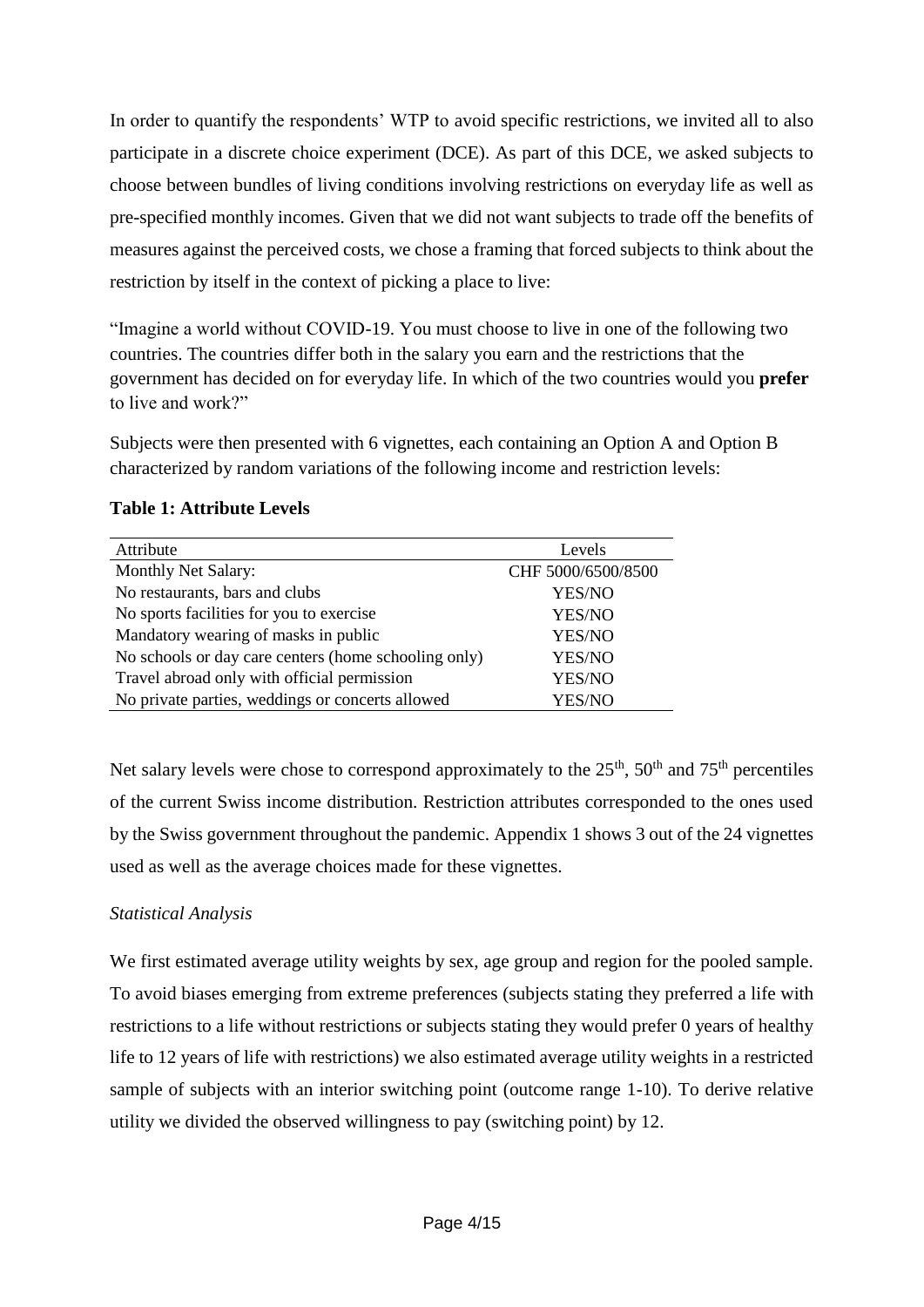DCE responses were analyzed using a random utility framework. Marginal effects of each attribute were estimated using conditional logistic regression models. Marginal income effects were used to derive WTP estimates for all other attributes.

Last, we used data on the duration of light and severe Covid-19 restrictions in Switzerland to compute the estimated number of QALYs lost. Data on Covid-19 restrictions was taken from the Oxford Covid-19 Government Response Tracker (1) and divided into periods with severe restrictions (Stringency Index > 70), moderate restrictions (stringency index 50-79) and light restrictions (stringency index 20-49). Daily data on the stringency index in Switzerland are shown in Appendix 2. To quantify QALYs lost, we multiplied the number of days under severe restrictions with the estimated utility weight computed for this scenario through the TTO questions. For intermediate and light restrictions, we assumed intermediate utility weights of 0.6 and 0.8, respectively. As a reference and benchmark, we also computed total Years of Life Lost (YLL) to date by multiplying age- and sex-specific death counts in each canton by the ageand sex-specific residuals life expectancies.

# *Ethical Considerations*

All surveys were completed anonymously online. All respondents provided consent to the use of data for research by ticking a box before the questionnaire starts. Due to the absence of identifiable data, the study was rated as non-human subjects research by the ethics commission (EKNZ Req 2021.00616).

### **Results**

A total of 1299 respondents completed the online survey between February  $9<sup>th</sup>$  and  $15<sup>th</sup>$ , 2022 (Table 1). 49.7% of respondents were female, and 76% of respondents indicated to be currently working; 22.9% were below age 30, and 19.6% between ages 60 and 79.

|                | $N = 802$ | German-speaking | $N = 275$ | French-speaking | $N = 222$ | Italian-speaking |     | Overall<br>$N = 1299$ |
|----------------|-----------|-----------------|-----------|-----------------|-----------|------------------|-----|-----------------------|
| Characteristic | N         | $\%$            | N         | $\frac{0}{0}$   | N         | $\%$             | N   | $\%$                  |
| Female         | 395       | 49.3%           | 140       | 50.9%           | 110       | 49.5%            | 645 | 49.7%                 |
| Working        | 630       | 78.6%           | 193       | 70.2%           | 167       | 75.2%            | 990 | 76.2%                 |
| Age 15-29      | 178       | 22.2%           | 71        | 25.8%           | 49        | 22.1%            | 298 | 22.9%                 |
| Age 30-44      | 226       | 28.2%           | 79        | 28.7%           | 64        | 28.8%            | 369 | 28.4%                 |
| Age 45-59      | 237       | 29.6%           | 74        | 26.9%           | 67        | 30.2%            | 378 | 29.1%                 |
| Age $60+$      | 161       | 20.1%           | 51        | 18.5%           | 42        | 18.9%            | 254 | 19.6%                 |

### **Table 1: Sample characteristics by region**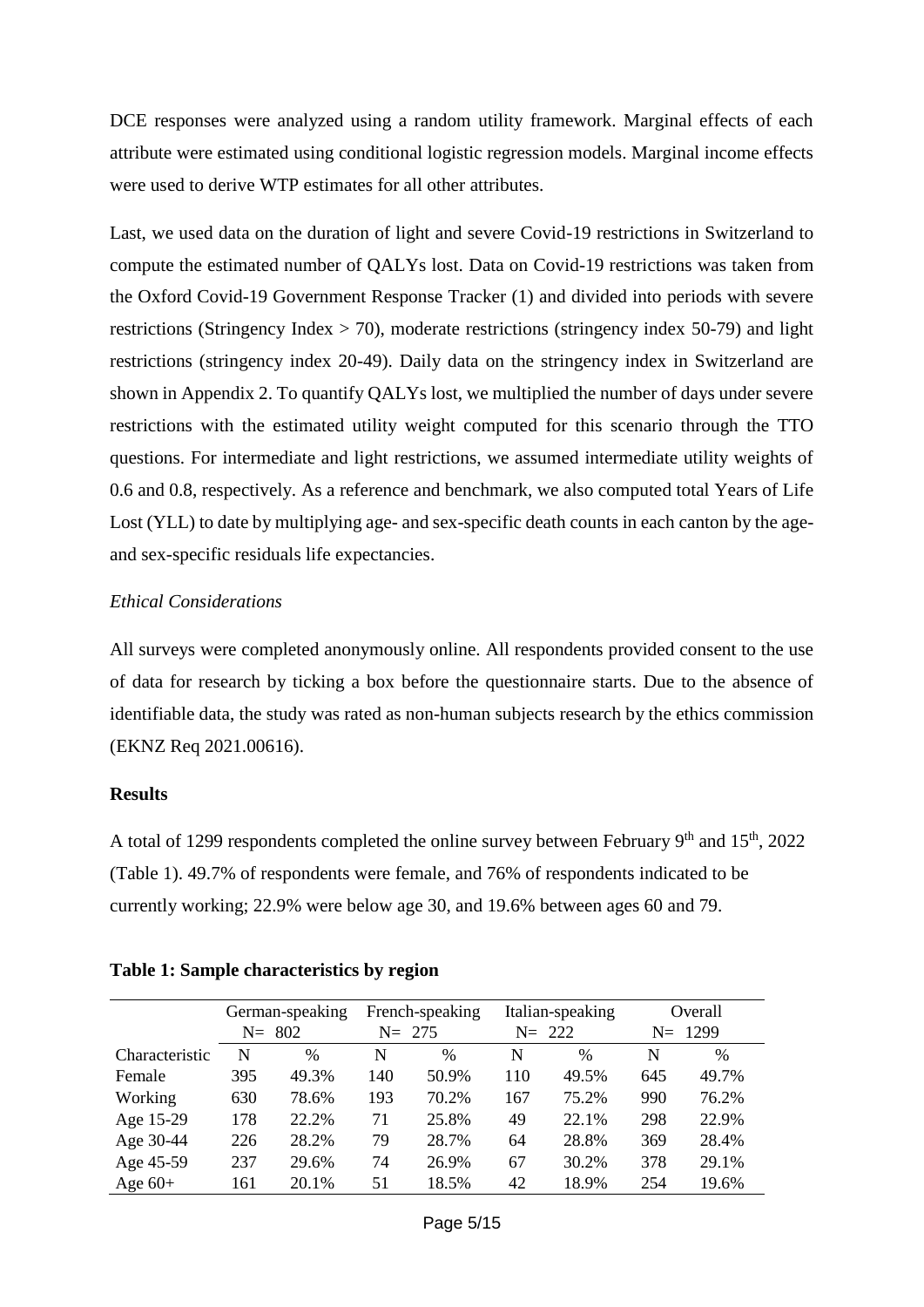Preferences observed in the time-tradeoff questions were relatively extreme. While 233 subjects (17.9 percent) indicated that they consider both types of life equally and would be willing to give 12 months of their normal life for 12 months of restricted life, 626 respondents (48.2 %) indicated that they would rather not have any life (0) than living 12 months with restrictions.





Figure 1 notes: Based on the question "*Imagine an even stricter lockdown scenario where you are required to wear masks in all public spaces, cannot eat, drink, go to clubs or the gym, private parties and events are banned, all children must be homeschooled and you are not allowed to travel. Would you rather have x years of your normal life, or 12 months of life with these restrictions?*". Frequencies represent unweighted counts.

When all responses were considered, mean utility weights were lowest among females from the German speaking part of Switzerland, with an estimated utility weight of 0.26 (95% CI [0.29, 0.22] and highest for among males in the Italian-speaking part with an estimated mean utility weight of 0.49 [0.40, 0.57]. When subjects with extreme preferences (willingness to  $pay = 12$  or 0) were excluded, mean utility weights were slightly higher, with lowest utility for females in the French part (0.35 [0.28, 0.43] and highest utility for males in the Italian part (0.46 [0.37, 0.56]).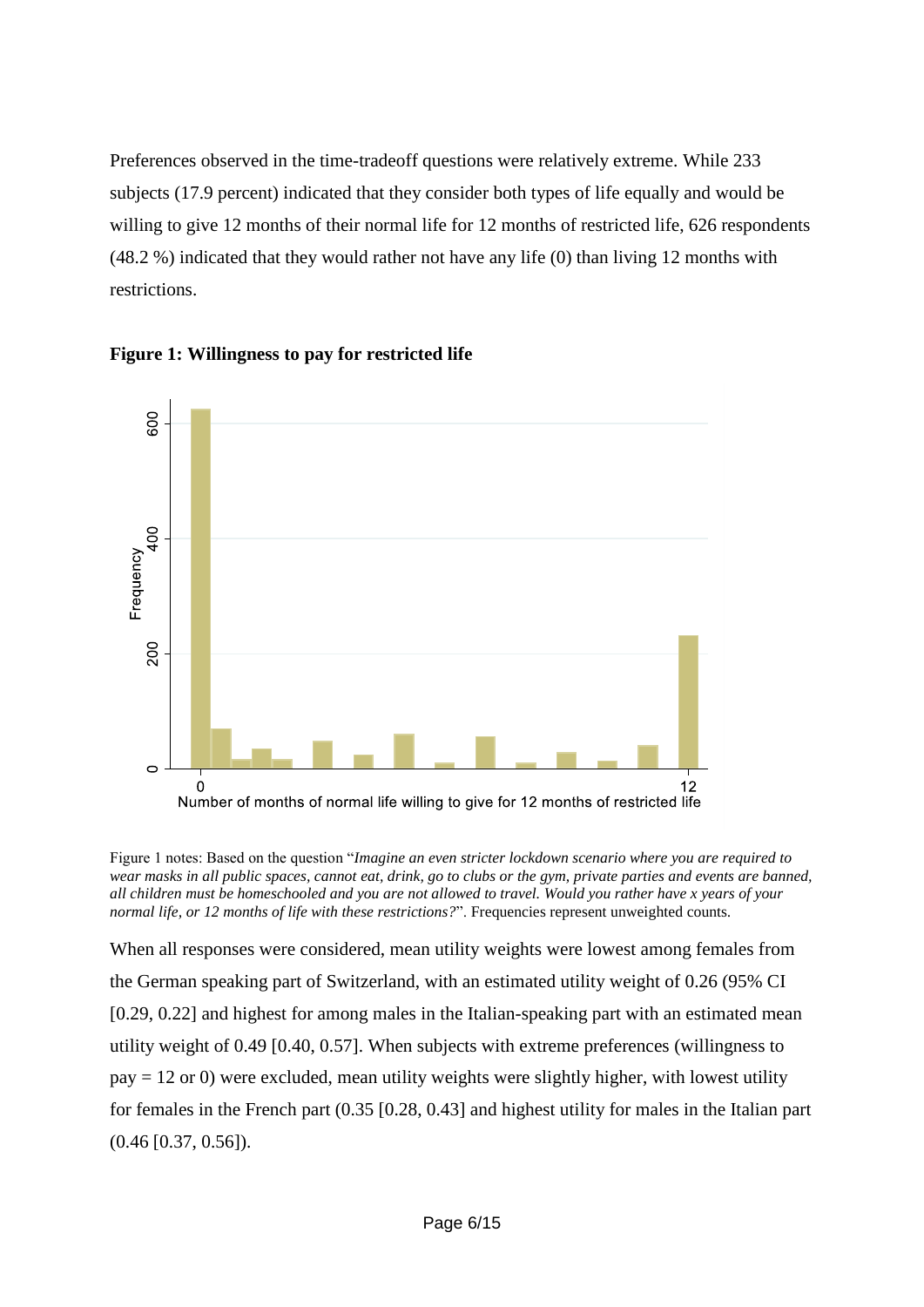Figure 3 shows mean utility weights by age group and sex. Mean utility weights were lowest among females 30-44, with a mean utility of 0.24 [0.19, 0.29], and highest among men 60-79 with a mean utility of 0.36 [0.28, 0.44] in the pooled sample (Panel A). When subjects with extreme preferences were excluded, mean utility increased from 0.30 [0.28, 0.32] to 0.39 [0.37, 0.42] (Figure 3, Panel B).



**Figure 2: Average utility weights by sex and region**





Table 2 summarizes the main results of the DCE. A total of 7794 decisions were recorded and analyzed. All attributes were highly predictive of subjects' choices made. Marginal effects of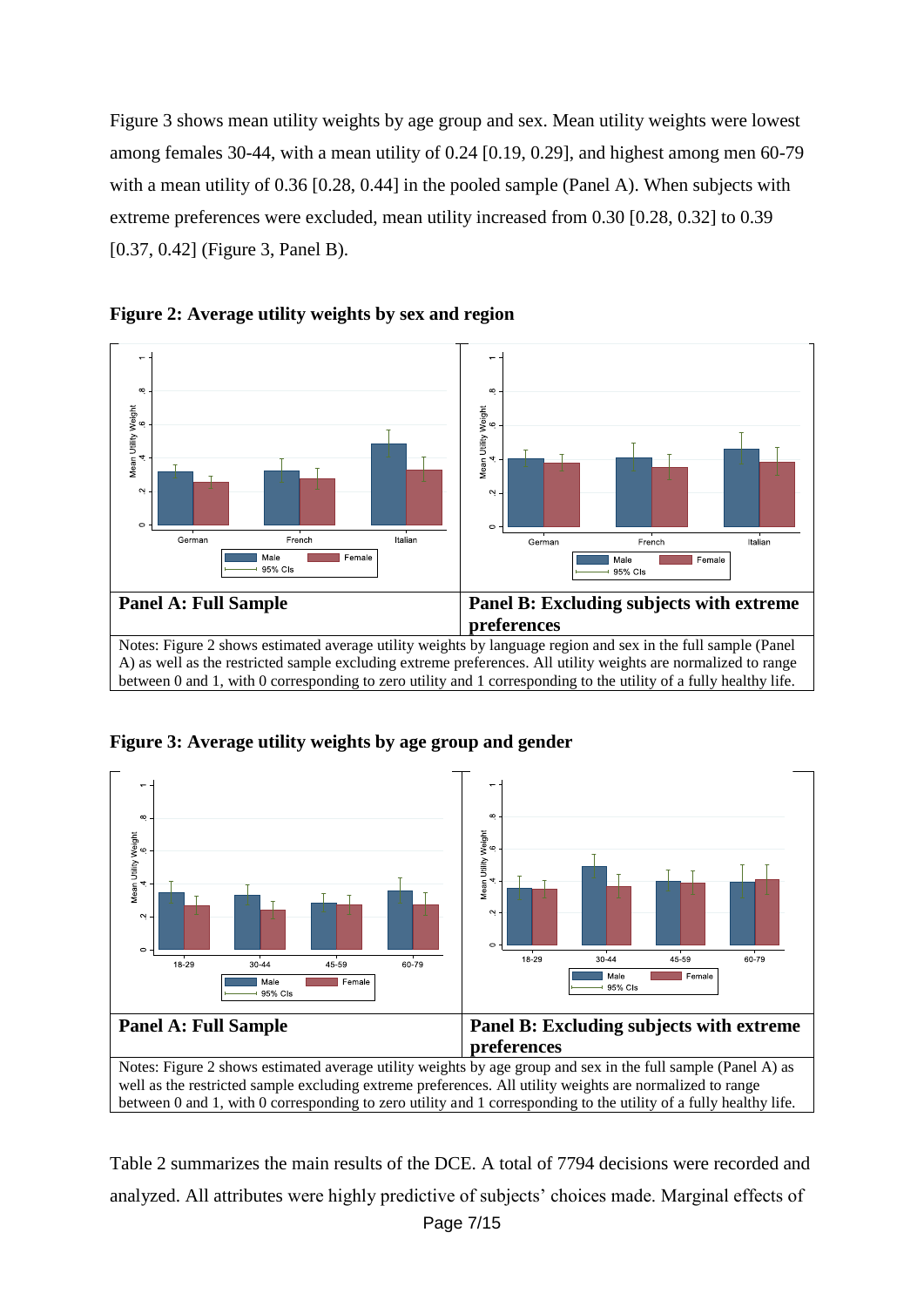a CHF 1000 increase in monthly net salary were highest among males and in the Italian speaking part of Switzerland, and lowest among females and in the German-speaking part. Except for masks, the relative weight given to all restrictions exceeded the weight given to a 1k salary increase for all subgroups.

| <b>Sample</b>                     | All                              | <b>German</b>                                                                             | French                             | <b>Italian</b>   | <b>Female</b> | <b>Male</b>                                                                     |
|-----------------------------------|----------------------------------|-------------------------------------------------------------------------------------------|------------------------------------|------------------|---------------|---------------------------------------------------------------------------------|
|                                   | (1)                              | (2)                                                                                       | (3)                                | (4)              | (5)           | (6)                                                                             |
| Net monthly<br>salary 1000s       | $0.196***$                       | $0.181***$                                                                                | $0.227***$                         | $0.271***$       | $0.118***$    | $0.269***$                                                                      |
| <b>CHF</b>                        | [0.168, 0.223]                   | [0.148, 0.214]                                                                            |                                    |                  |               | $[0.172, 0.282]$ $[0.204, 0.337]$ $[0.0810, 0.155]$ $[0.229, 0.308]$            |
| No restaurants,<br>bars and clubs | $-0.557***$<br>$[-0.625, 0.490]$ | $-0.559***$<br>$[-0.642, 0.477]$                                                          | $-0.587***$                        | $-0.475***$      | $-0.510***$   | $-0.603***$<br>$[-0.725, 0.449][-0.641, 0.308] [-0.605, 0.415] [-0.702, 0.505]$ |
| No sports                         |                                  |                                                                                           |                                    |                  |               |                                                                                 |
| facilities for                    | $-0.277***$                      | $-0.317***$                                                                               | $-0.169**$                         | $-0.114$         | $-0.268***$   | $-0.283***$                                                                     |
| you to exercise                   | $[-0.343, 0.210]$                |                                                                                           | $[-0.399, 0.235]$ $1.303, 0.0356]$ | $260 - 0.0317$ ] |               | $[-0.364, 0.172] [-0.377, 0.189]$                                               |
| Mandatory                         |                                  |                                                                                           |                                    |                  |               |                                                                                 |
| wearing of                        | $-0.130***$                      | $-0.150***$                                                                               | $-0.0592$                          | $-0.0425$        | $-0.110**$    | $-0.149***$                                                                     |
| masks in<br>public                |                                  | $[-0.193, 0.0662]$ $-0.230, 0.0706]$ $-0.179 - 0.0607]$ 154 $-0.0693$ ] $-0.200, 0.0191]$ |                                    |                  |               | 0.239, 0.05871                                                                  |
| No schools or                     |                                  |                                                                                           |                                    |                  |               |                                                                                 |
| day care cen-<br>ters (home       | $-0.806***$                      | $-0.824***$                                                                               | $-0.730***$                        | $-0.880***$      | $-0.906***$   | $-0.723***$                                                                     |
| schooling<br>only)                | $[-0.883, 0.729]$ 0.917, 0.732]  |                                                                                           | $.895, 0.564$ ]                    | .065, 0.694]     | .021, 0.792]  | $-0.828, 0.617$                                                                 |
| Travel abroad                     |                                  |                                                                                           |                                    |                  |               |                                                                                 |
| only with state                   | $-0.416***$                      | $-0.483***$                                                                               | $-0.211***$                        | $-0.407***$      | $-0.459***$   | $-0.386***$                                                                     |
| approval                          | $[-0.482, 0.350]$ 0.566, 0.401]  |                                                                                           | 337, 0.0860]                       | .543, 0.270]     | 1.562, 0.356  | $-0.473, 0.298$ ]                                                               |
| No private                        |                                  |                                                                                           |                                    |                  |               |                                                                                 |
| parties, wed-                     | $-0.884***$                      | $-0.869***$                                                                               | $-1.010***$                        | $-0.550***$      | $-0.959***$   | $-0.828***$                                                                     |
| dings or con-<br>certs allowed    | $[-0.961, 0.806]$ 0.962, 0.776]  |                                                                                           | .177, 0.843]                       | .719, 0.381]     | .076, 0.842]  | $-0.932, 0.724]$                                                                |
| N (decisions)                     | 7794                             | 4812                                                                                      | 1650                               | 1332             | 3870          | 3924                                                                            |

| Table 2: Discrete Choice Experiment: Marginal effects of traits by subsample |  |  |  |  |  |  |  |
|------------------------------------------------------------------------------|--|--|--|--|--|--|--|
|------------------------------------------------------------------------------|--|--|--|--|--|--|--|

Notes: All coefficients based on conditional logistic regression model with decision fixed effects. Coefficients represent logit differences; 95% confidence intervals in parentheses. Standard errors are clustered at the individual level (six responses by subject). All regressions are weighted to achieve nationally representative sample ages 15-79. \*\*\*  $p<0.01$ , \*\*  $p<0.05$ , \*  $p<0.1$ 

Figure 4 summarizes implicit average valuation of each restriction. On average, monthly willingness to pay was lowest for masks with a mean WTP of CHF 663 [319, 1007] and highest for schools and daycares (CHF 4123 [3443, 4803]) as well as private parties (CHF 4520 [3811, 5229]).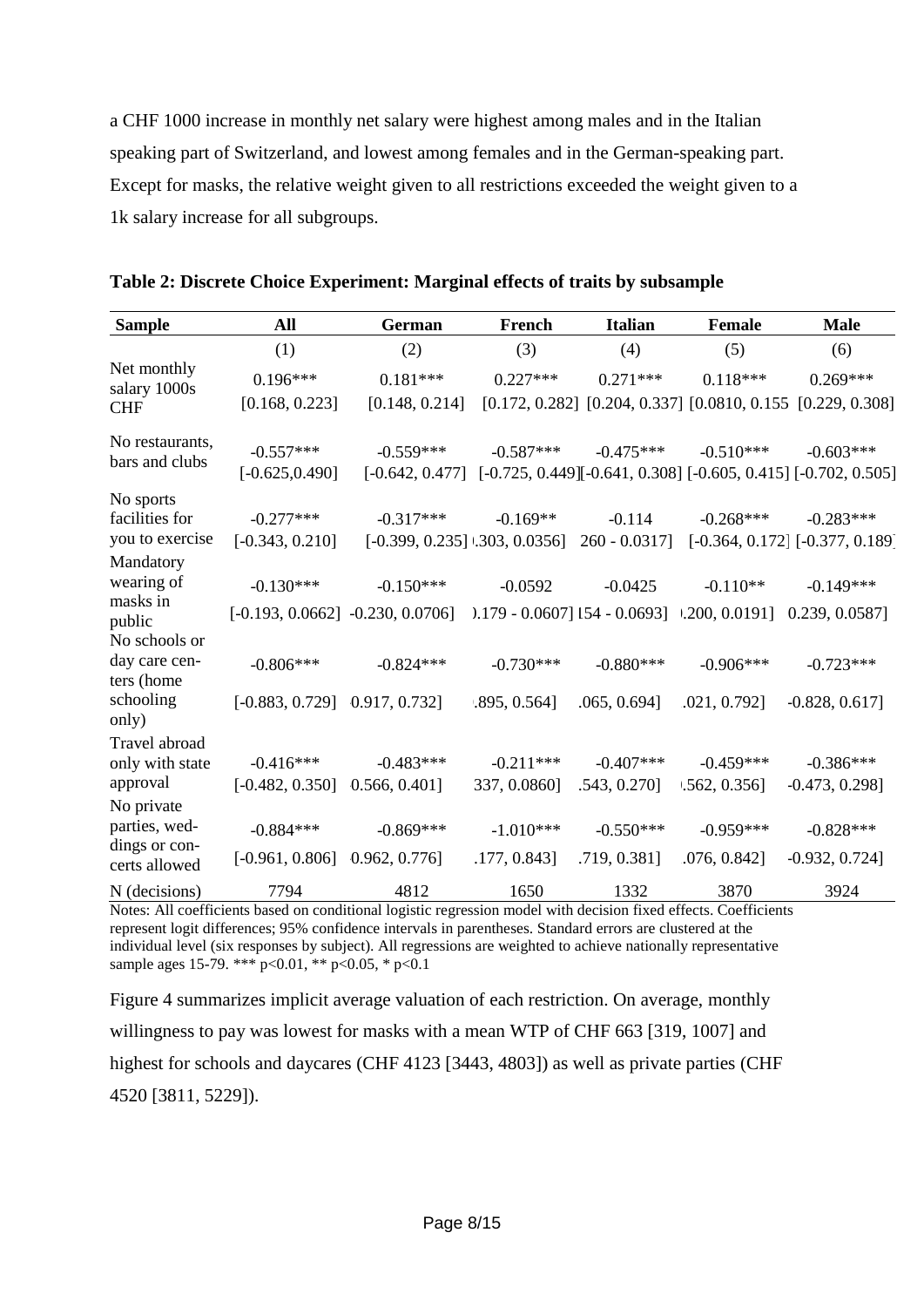



*Notes*: Estimates based on non-linear combination of point estimates reported in Table 2. Blue bars represent mean valuation, red lines 95% confidence intervals.

Table 3 shows estimated life years lost by sex and canton. A total of 5903 female and 6920 male deaths were reported as of February 28, 2022. Based on the latest age and sex-specific life expectancies, these deaths imply a total of 95,551 life years lost. Over the same period, 41 days of strict restrictions (stringency index  $>$  70), 392 days of moderate restrictions (index 50-70) and 295 days of mild restrictions (20-49) were recorded. Appendix 2 shows the full time series of the stringency index. Applying the more conservative utility weight of 0.39 to the severe restrictions implies a total of 586,000 quality-adjusted life years lost for the first hard lockdown in 2020 – which lasted 41 days - alone. The estimated utility losses for intermediate and light restrictions were 3.7 and 1.4 million quality-adjusted life years respectively.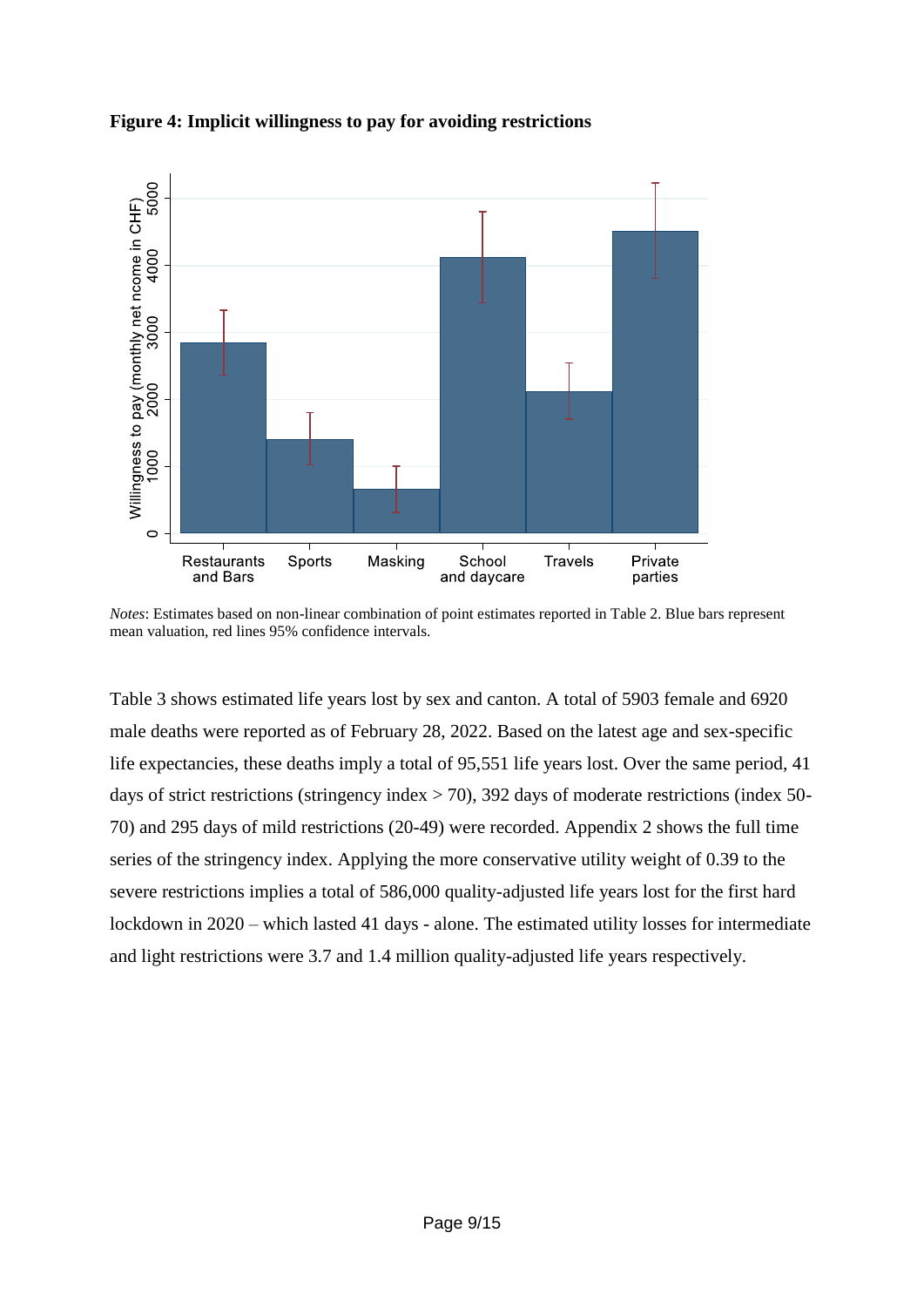|                        |               | <b>Estimated Life Year Lost</b><br>due to Covid-19 |                        | <b>Estimated QALY Loss</b> |               |              |              |
|------------------------|---------------|----------------------------------------------------|------------------------|----------------------------|---------------|--------------|--------------|
|                        |               |                                                    | Restrictions (in days) |                            |               |              |              |
| Canton                 | Females Males |                                                    | Total                  | Severe<br>41               | Medium<br>392 | Light<br>295 | Total<br>728 |
| AG                     | 3,135         | 4,663                                              | 7,797                  | 46,471                     | 291,350       | 109,628      | 447,449      |
| AI                     | 38            | 74                                                 | 112                    | 1,106                      | 6,936         | 2,610        | 10,652       |
| ${\sf AR}$             | 192           | 373                                                | 565                    | 3,785                      | 23,728        | 8,928        | 36,441       |
| <b>BE</b>              | 4,687         | 5,735                                              | 10,422                 | 70,917                     | 444,615       | 16,7298      | 682,830      |
| BL                     | 760           | 972                                                | 1,732                  | 19,743                     | 123,778       | 46,575       | 190,096      |
| <b>BS</b>              | 928           | 1,010                                              | 1,938                  | 13,345                     | 83,669        | 31,483       | 128,498      |
| <b>FR</b>              | 1,562         | 2,228                                              | 3,790                  | 21,838                     | 136,916       | 51,518       | 210,273      |
| <b>GE</b>              | 2,678         | 3,778                                              | 6,456                  | 34,225                     | 214,571       | 80,738       | 329,534      |
| <b>GL</b>              | 285           | 481                                                | 766                    | 2,768                      | 17,357        | 6,531        | 26,656       |
| ${\rm GR}$             | 771           | 1,403                                              | 2,174                  | 13,593                     | 85,221        | 32,067       | 130,881      |
| $\rm JU$               | 260           | 353                                                | 613                    | 5,031                      | 31,540        | 11,868       | 48,438       |
| LU                     | 1,548         | 1,836                                              | 3,384                  | 28,063                     | 175,941       | 66,202       | 270,207      |
| <b>NE</b>              | 1,149         | 1,571                                              | 2,720                  | 12,118                     | 75,973        | 28,587       | 116,677      |
| <b>NW</b>              | 117           | 141                                                | 258                    | 2,962                      | 18,568        | 6,987        | 28,517       |
| $\rm{OW}$              | 151           | 205                                                | 357                    | 2,593                      | 16,256        | 6,117        | 24,966       |
| $\mathbf{S}\mathbf{G}$ | 3,047         | 3,917                                              | 6,964                  | 34,788                     | 218,101       | 82,066       | 334,955      |
| <b>SH</b>              | 325           | 504                                                | 829                    | 5,618                      | 35,222        | 13,253       | 54,094       |
| SO <sub>1</sub>        | 980           | 1,472                                              | 2,452                  | 18,719                     | 117,361       | 44,160       | 180,241      |
| SZ                     | 833           | 1,331                                              | 2,164                  | 10,906                     | 68,376        | 25,728       | 105,010      |
| TG                     | 2,145         | 2,739                                              | 4,885                  | 18,944                     | 118,769       | 44,690       | 182,403      |
| TI                     | 2,709         | 4,337                                              | 7046                   | 24,211                     | 151,792       | 57,116       | 233,119      |
| <b>UR</b>              | 288           | 303                                                | 591                    | 2,496                      | 15,651        | 5,889        | 24,037       |
| <b>VD</b>              | 3,548         | 4,430                                              | 7,978                  | 54,758                     | 343,304       | 12,9177      | 527,239      |
| <b>VS</b>              | 2,279         | 3,491                                              | 5770                   | 23,568                     | 147,759       | 55,598       | 226,925      |
| $Z{\rm G}$             | 398           | 494                                                | 893                    | 8,691                      | 54,488        | 20,502       | 83,681       |
| ZH                     | 5515          | 7,381                                              | 12,896                 | 104,218                    | 653,391       | 245,855      | 1,003,464    |
| Switzerland   40,327   |               | 55,223                                             | 95,551                 | 585,476                    | 3,670,635     | 1,381,170    | 5,637,281    |

**Table 3: Estimates life years lost due to Covid-19 as well as estimated QALY loss due to Covid-19 related government restrictions**

# **Discussion**

This paper reports the results of the first nationally representative estimates of the quality of life losses generated by restrictions imposed authorities in Switzerland between March 2020 and February 2022. The results presented suggest that the individual and aggregate quality of life losses are rather massive. An average utility weight of 0.39 emerging from the TTO question analysis suggest that on average respondents value 12 months of life under severe restrictions only about as much as 4.7 months of their normal life. This implies that even short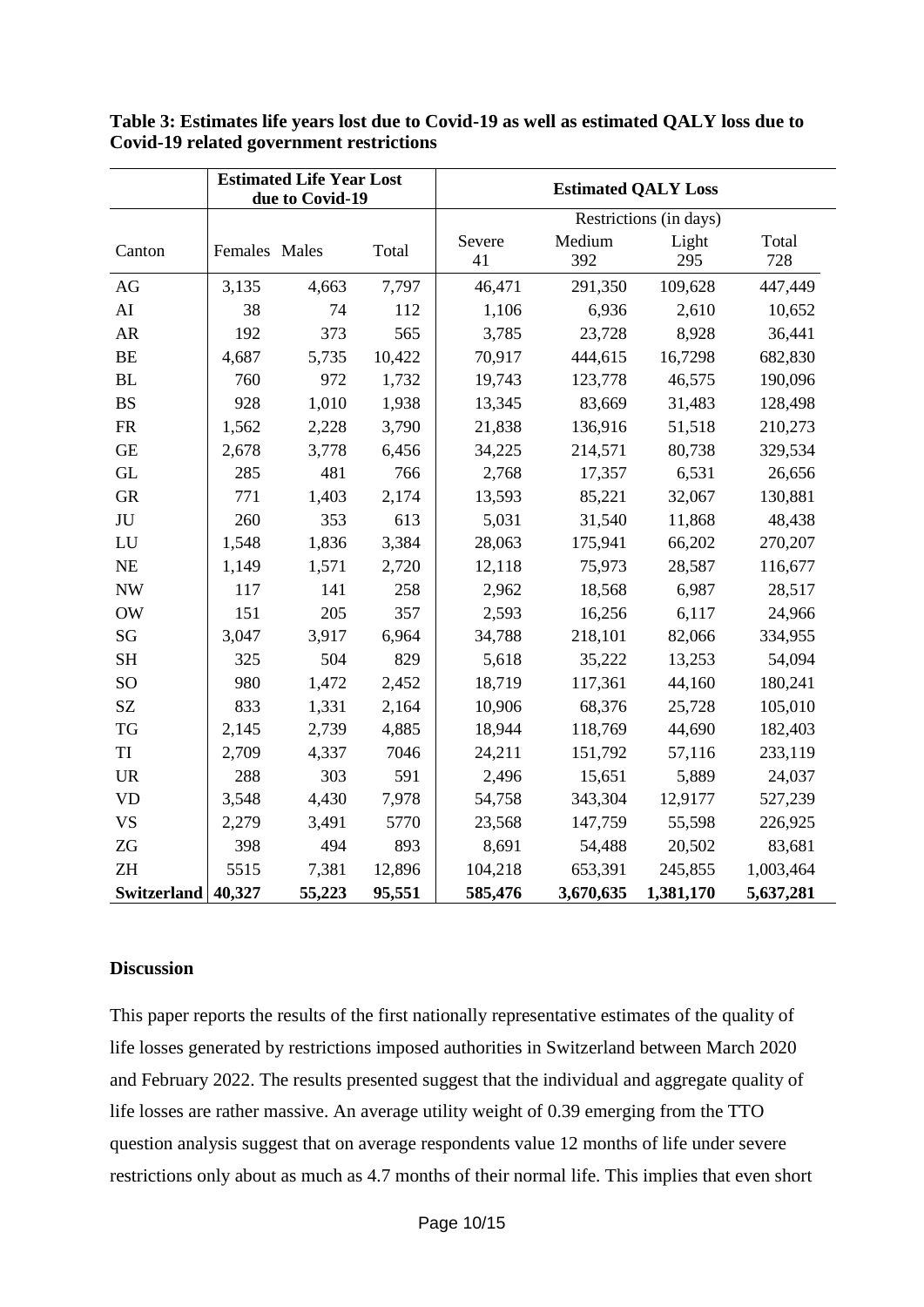periods of strict lockdowns – such as the first period in the spring of 2020 – result in a rather massive loss of quality-adjusted life years. Applying similar, but smaller disutility of moderate and light restrictions implies that Switzerland has lost a total of 5.6 million qualityadjusted life years, which is almost 60 times the actual number of life years lost to date. Even though restrictions were of course essential for keeping the number of deaths at the relatively low level finally observed, it is worth highlighting that the estimated number of QALYs lost reported here likely exceeds the maximum possible impact of Covid-19 in terms of life years lost by a fair margin. Under a rather pessimistic assumption that the pandemic would have resulted in the deaths of 1% of the total population the total number of life years lost would have been around 650,000 assuming the current Swiss age distribution.

The rather large disutility of government restrictions taken is also clearly visible in respondents' implicit willingness to pay to avoid specific restrictions on their life. On average respondents indicated to be willing to give up a bit more than CHF 600 per month for not having to wear masks, and more than CHF 4000 per month for not being allowed to have private parties or for not having to teach children at their homes.

The analysis presented here has several limitations. First, and most importantly, both the TTO and DCE choices were hypothetical, and it is clearly possible that subjects overstate their true willingness to give up life time or to pay for having certain freedoms. Second, it is also possible that some subjects did not fully understand some of the questions; this may be particularly relevant for the TTOs, where a surprisingly large proportion of subjects either indicated to prefer restrictions to normal life, or stated that they would rather not have any life at all rather than life with restrictions. Even when these respondents were excluded, disutility from living with restrictions seems very large, even when compared to the previous international study (2). It is of course also possible that the Swiss population feels more strongly constrained by government restrictions, which would certainly be consistent with the generally more lenient Swiss policies relative to neighboring countries. It also seems plausible that responses could change with different framing: our TTO questions focused on a 12 months horizon, and it possible – even if not obvious – that more higher utility weights would emerge with longer term or end-of-life questions. Similarly, our DCE focused on a neutral setting, where subjects had to trade off life with restrictions against salary in the absence of Covid-19. While this framing was intentionally chosen to prevent subjects from trading off potential disease benefits against the disutility from these measures, answers could be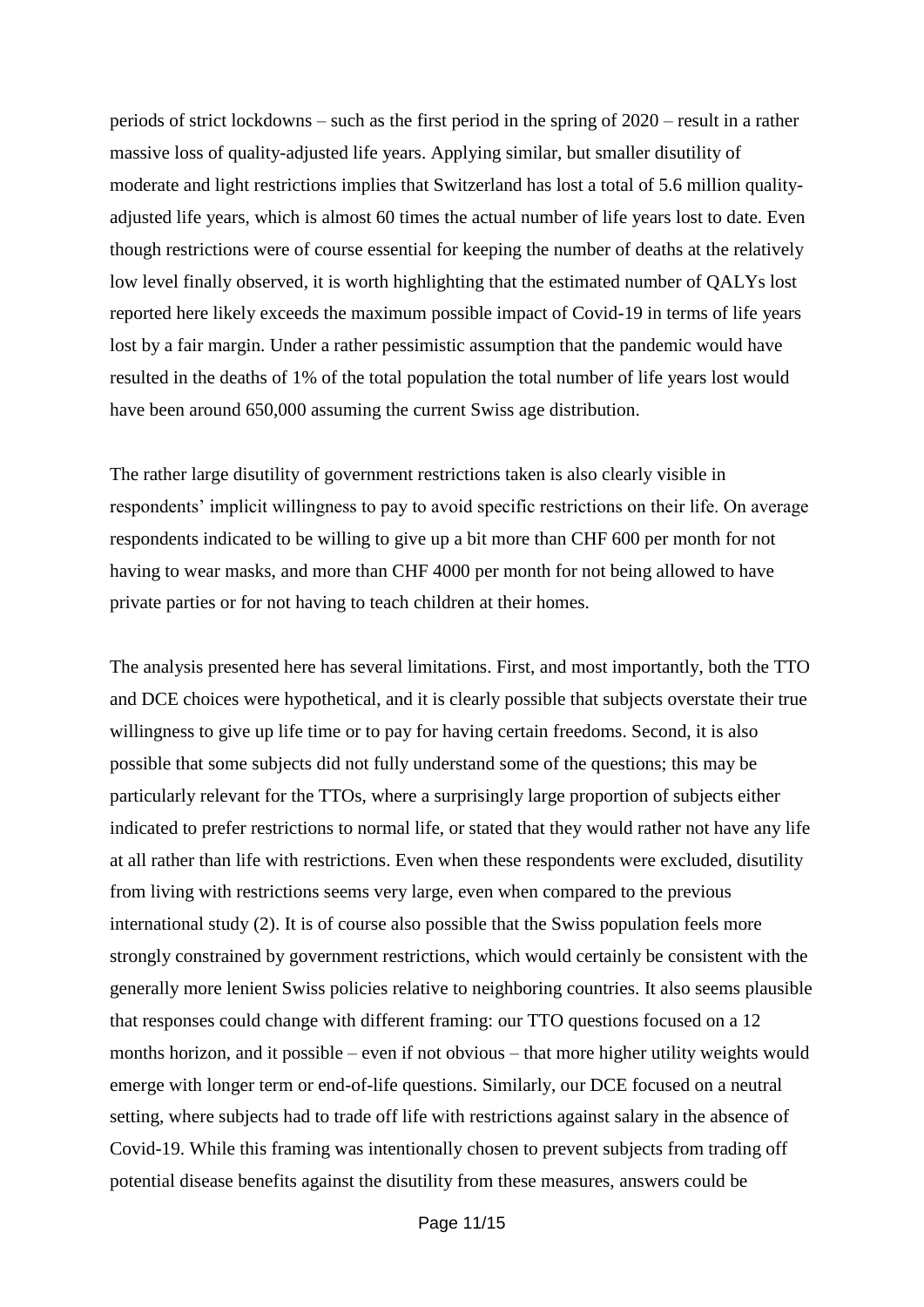different if shorter-term and disease-specific measures would be considered. Our model also did not incorporate differences in restrictions across cantons – these deviations from national policies were on average fairly minor and likely would not change any of the main results here.

Despite these limitations, the main message emerging from this study is relatively clear: government restrictions to contain the spread of infectious diseases cause major losses in the quality of life of the entire population. In the Swiss context, these losses appear particularly large for the prohibition of private meetings and get-togethers as well as for the closure of schools and daycare, and relatively minor for the wearing of masks in public. These private costs associated with each strategy should be weighed against potential disease transmission benefits in future policy decisions.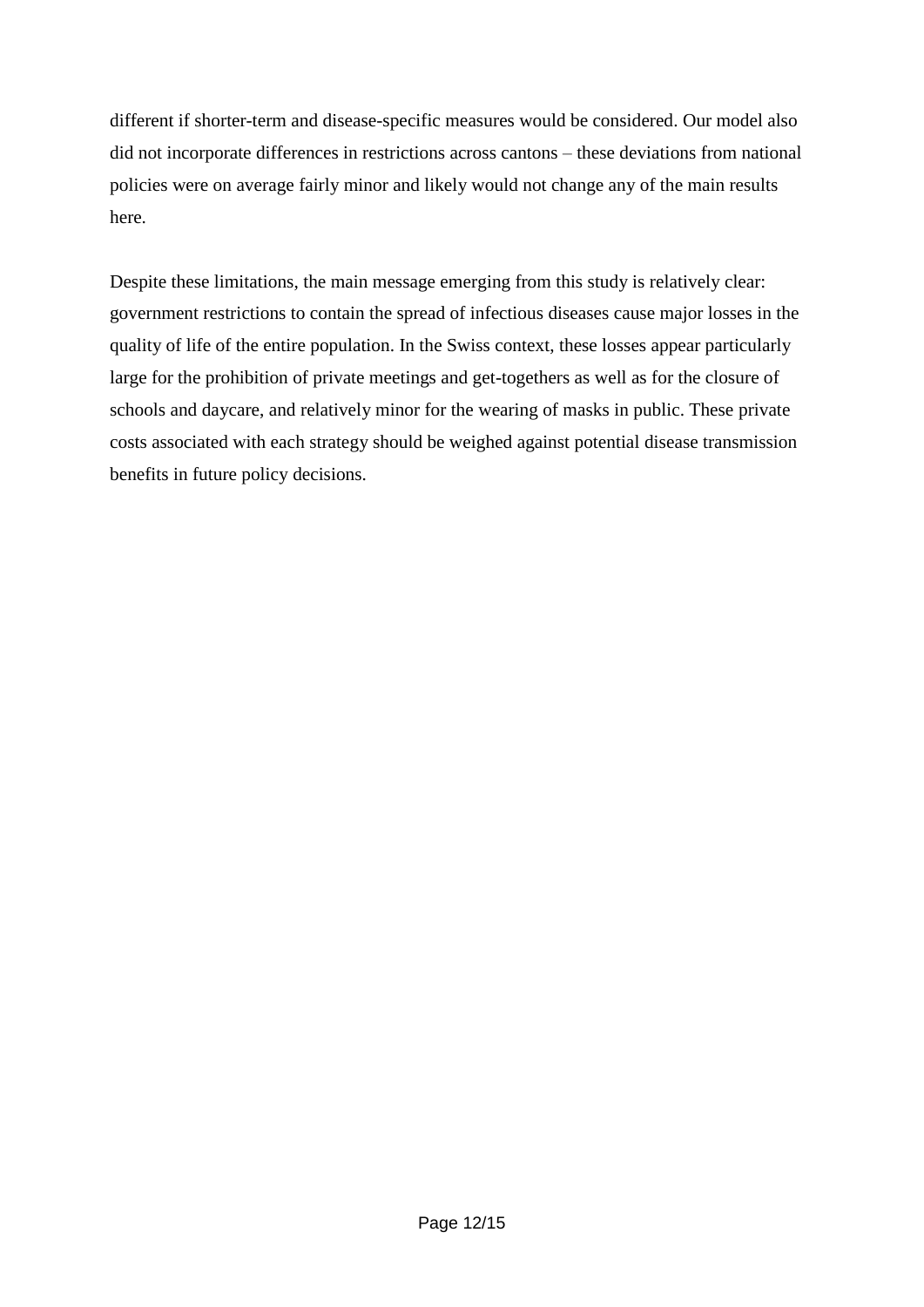# **References**

- 1. Hale T, Angrist N, Goldszmidt R, Kira B, Petherick A, Phillips T, et al. A global panel database of pandemic policies (Oxford COVID-19 Government Response Tracker). Nature Human Behaviour. 2021;5(4):529-38.
- 2. Fink G, Tediosi F, Felder S. Burden of Covid-19 restrictions: National, regional and global estimates. eClinicalMedicine. 2022;45.
- 3. Whitehead SJ, Ali S. Health outcomes in economic evaluation: the QALY and utilities. British Medical Bulletin. 2010;96(1):5-21.

# **Data availability**

All data can be downloaded at

<https://wwz.unibas.ch/de/personen/stefan-felder/>

or requested by email from guenther.fink@swisstph.ch.

### **Code availability**

All code necessary to reproduce this analysis is available at <https://wwz.unibas.ch/de/personen/stefan-felder/>

And can also requested by email from guenther.fink@swisstph.ch.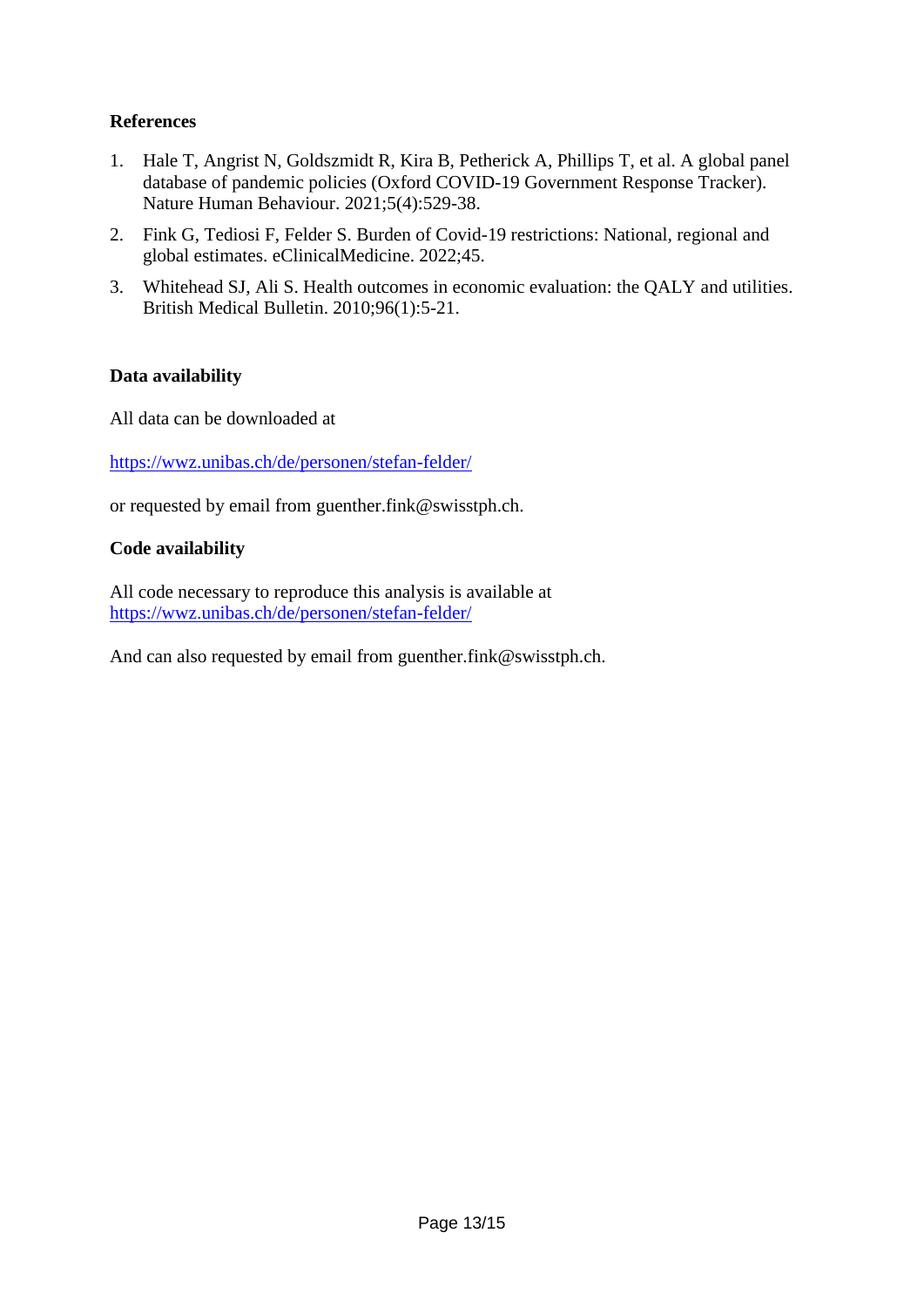# **Appendix 1: DCE Examples**

# **Vignette 1**

| <b>Land A</b>                                              | $\mathsf{Land}\,\mathsf{B}$                                    |
|------------------------------------------------------------|----------------------------------------------------------------|
| Monatliches Nettogehalt: 5000 CHF                          | Monatliches Nettogehalt: 8500 CHF                              |
| Keine Restaurants, Bars und Clubs                          | Auslandsreisen sind nur mit staatlicher<br>Genehmigung erlaubt |
| Keine Sporteinrichtungen für Sie zum<br>Trainieren         | Keine Schulen oder Kindertagesstätten<br>(nur Hausunterricht)  |
| Obligatorisches Tragen von Masken in<br>der Öffentlichkeit | Keine Sporteinrichtungen für Sie zum<br>Trainieren             |
|                                                            | Keine privaten Feste, Hochzeiten oder<br>Konzerte erlaubt      |

Decision

pattern observed: 64% choose option A, 36% option B.

# **Vignette 3**

| <b>Land A</b>                                              | Land B                                                         |
|------------------------------------------------------------|----------------------------------------------------------------|
| Monatliches Nettogehalt: 8500 CHF                          | Monatliches Nettogehalt: 6500 CHF                              |
| Keine Restaurants, Bars und Clubs                          | Auslandsreisen sind nur mit staatlicher<br>Genehmigung erlaubt |
| Keine Sporteinrichtungen für Sie zum<br>Trainieren         | Keine Schulen oder Kindertagesstätten<br>(nur Hausunterricht)  |
| Obligatorisches Tragen von Masken in<br>der Öffentlichkeit | Keine Sporteinrichtungen für Sie zum<br>Trainieren             |
|                                                            | Obligatorisches Tragen von Masken in<br>der Öffentlichkeit     |
|                                                            | Keine privaten Feste, Hochzeiten oder<br>Konzerte erlaubt      |

Decision pattern observed: 91.7%% choose option A, 8.3 % option B.

### **Vignette 24**

| <b>Land A</b>                                                 | $\mathsf{Land}\,\mathsf{B}$                                |
|---------------------------------------------------------------|------------------------------------------------------------|
| Monatliches Nettogehalt: 6500 CHF                             | Monatliches Nettogehalt: 8500 CHF                          |
| Auslandsreisen sind nur mit staatlicher                       | Auslandsreisen sind nur mit staatlicher                    |
| Genehmigung erlaubt                                           | Genehmigung erlaubt                                        |
| Keine Restaurants, Bars und Clubs                             | Obligatorisches Tragen von Masken in<br>der Öffentlichkeit |
| Keine Schulen oder Kindertagesstätten<br>(nur Hausunterricht) |                                                            |
| Keine Sporteinrichtungen für Sie zum<br>Trainieren            |                                                            |

Decision pattern observed: 11.7%% choose option A, 88.3 % option B.